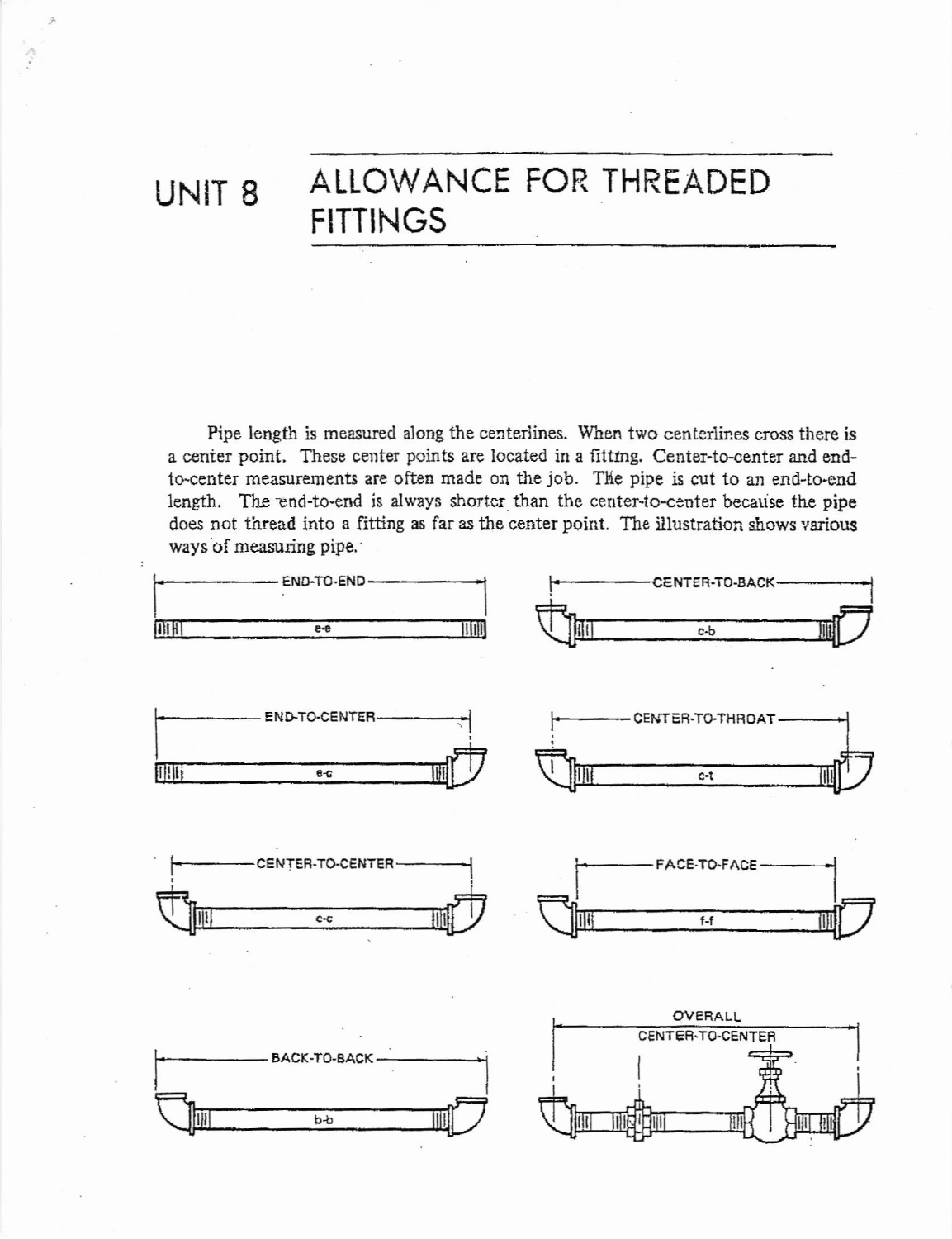$\begin{array}{c} \text{DATA 5}\\ \text{ELBOWS} - 90^\circ \text{ and } 45^\circ - \text{THREADED, COPPER, PVC} \end{array}$ 

A is Center-to-Face Measure

B is Thread-in Measure

 $\hat{C}$ 

G is Fitting-Allowance Measure







THREADED

COPPER

| Nominal<br>Pipe<br>Size<br>(inches) | Threaded        |               |               | Copper        |               | PVC           |               |
|-------------------------------------|-----------------|---------------|---------------|---------------|---------------|---------------|---------------|
|                                     | 90 <sup>o</sup> | $45^{\circ}$  |               | $90^\circ$    | $45^{\circ}$  | $90^{\circ}$  | $45^\circ$    |
|                                     | A<br>(inches)   | A<br>(inches) | В<br>(inches) | G<br>(inches) | G<br>(inches) | G<br>(inches) | G<br>(inches) |
| 3/8                                 |                 | 3/4           | 3/8           | 5/16          | 3/16          | 3/8           | 1/4           |
| 1/2                                 | 11/8            | 3/4           | 1/2           | 3/8           | 3/16          | 1/2           | 1/4           |
| 3/4                                 | 13/8            | 1             | 1/2           | 1/2           | 1/4           | 9/16          | 5/16          |
|                                     | 11/2            | 11/8          | 1/2           | 3/4           | 5/16          | .11/16        | 5/16          |
| 11/4                                | 13/4            | 15/16         | 1/2           | 11/8          | 7/16          | 19/16         | 1             |
| 11/2                                | 1 15/16         | 17/16         | 1/2           | 15/16         | 9/16          | 13/4          | 11/8          |
| 2                                   | 21j4            | 1 1 1 / 16    | 1/2           | 17/8          | 3/4           | 25/16         | 11/2          |
| 21/2                                | 211/16          | 21/16         | 3/4           |               |               |               |               |
| 3                                   | 31/16           | 23/16         |               | 27/8          | 11/8          | 31/16         | 13/4          |
| 4                                   | 3 13/16         | 25/8          |               | 33/4          | 11/2          | 37/8          | 23/16         |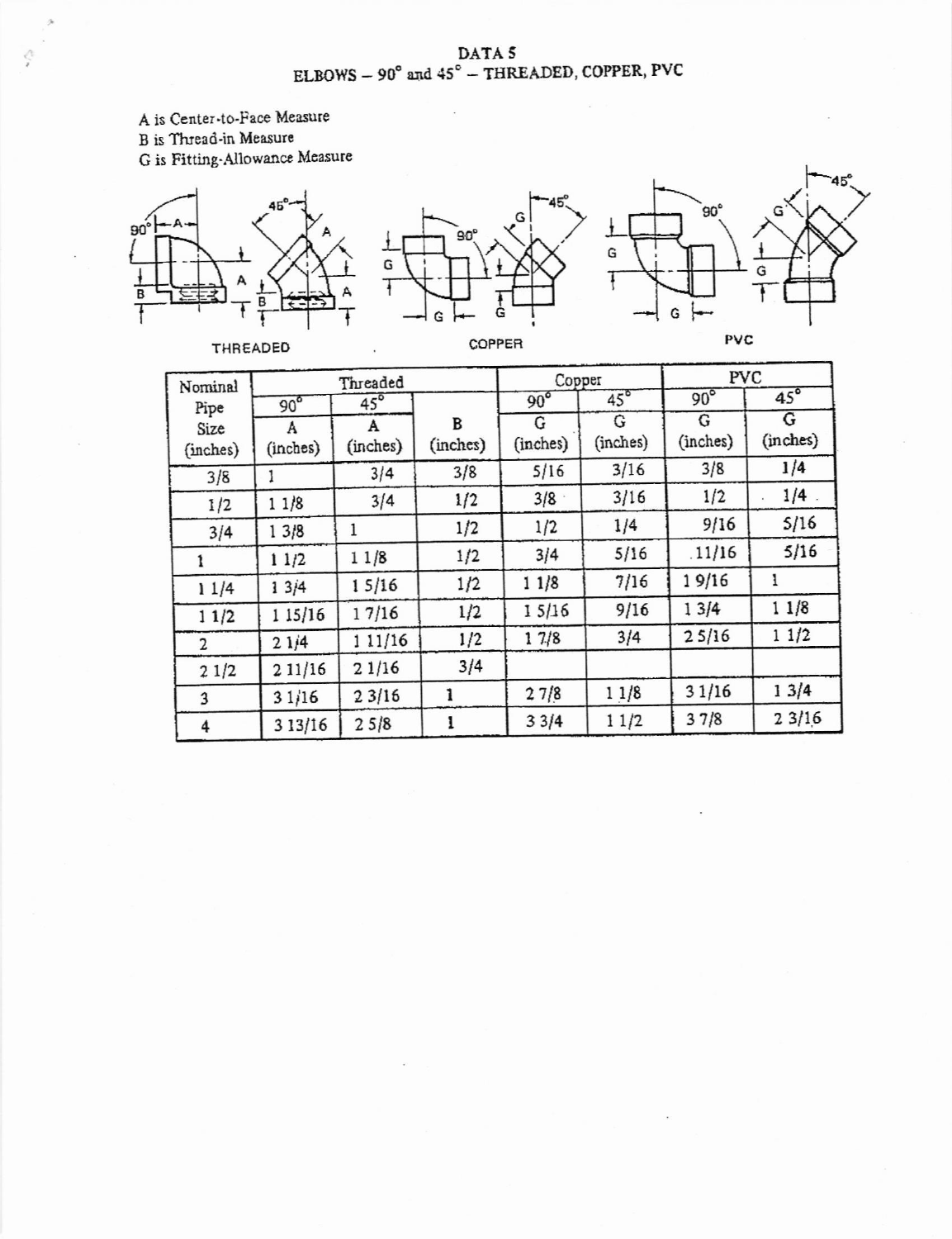$\begin{array}{c} \text{DATA 6}\\ \text{ELBOWS} = 60^\circ, 22\ 1/2^\circ, \text{and } 11\ 1/4^\circ = \text{THREADED, COPPER, PVC} \end{array}$ 

A is Center-to-Face Measure B is Thread-in Measure G is Fitting Allowance Measure

Ş













THREADED

COPPER

PVC

| Nominal  |                 |                 | Threaded     |          | Copper     |                 | PVC        |                 |
|----------|-----------------|-----------------|--------------|----------|------------|-----------------|------------|-----------------|
| Pipe     | 60 <sup>o</sup> | $221/2^{\circ}$ | $11 - 174$ ° |          | $60^\circ$ | $221/2^{\circ}$ | $60^\circ$ | $221/2^{\circ}$ |
| Size     | A               | А               | A            | В        | G          | G               | G          | G               |
| (inches) | (inches)        | (inches)        | (inches)     | (inches) | (inches)   | (inches)        | (inches)   | (inches)        |
| 11/4     | 19/16           | 1/8             | 11/16        | 1/2      | 5/8        | 3/16            |            |                 |
| 11/2     | 3/4             | 11/4            | 11/4         | 1/2      | 13/16      | 1/4             |            | 1/2             |
| 2        | 23/16           | 11/2            | 13/8         | 1/2      | 11/16      | 5/16            | 1 5/16     | 11/16           |
| 21/2     | 21/2            | $\mathbf{2}$    | 15/8         | 3/4      |            |                 |            |                 |
|          | 2 13/16         | 1 1 5 / 1 6     | 1 13/16      |          | 15/16      | 1/2             | 1 11/16    | 13/16           |
| 4        | 33/8            | 21/8            | 21/4         |          | 23/16      | 11/16           | 21/16      |                 |